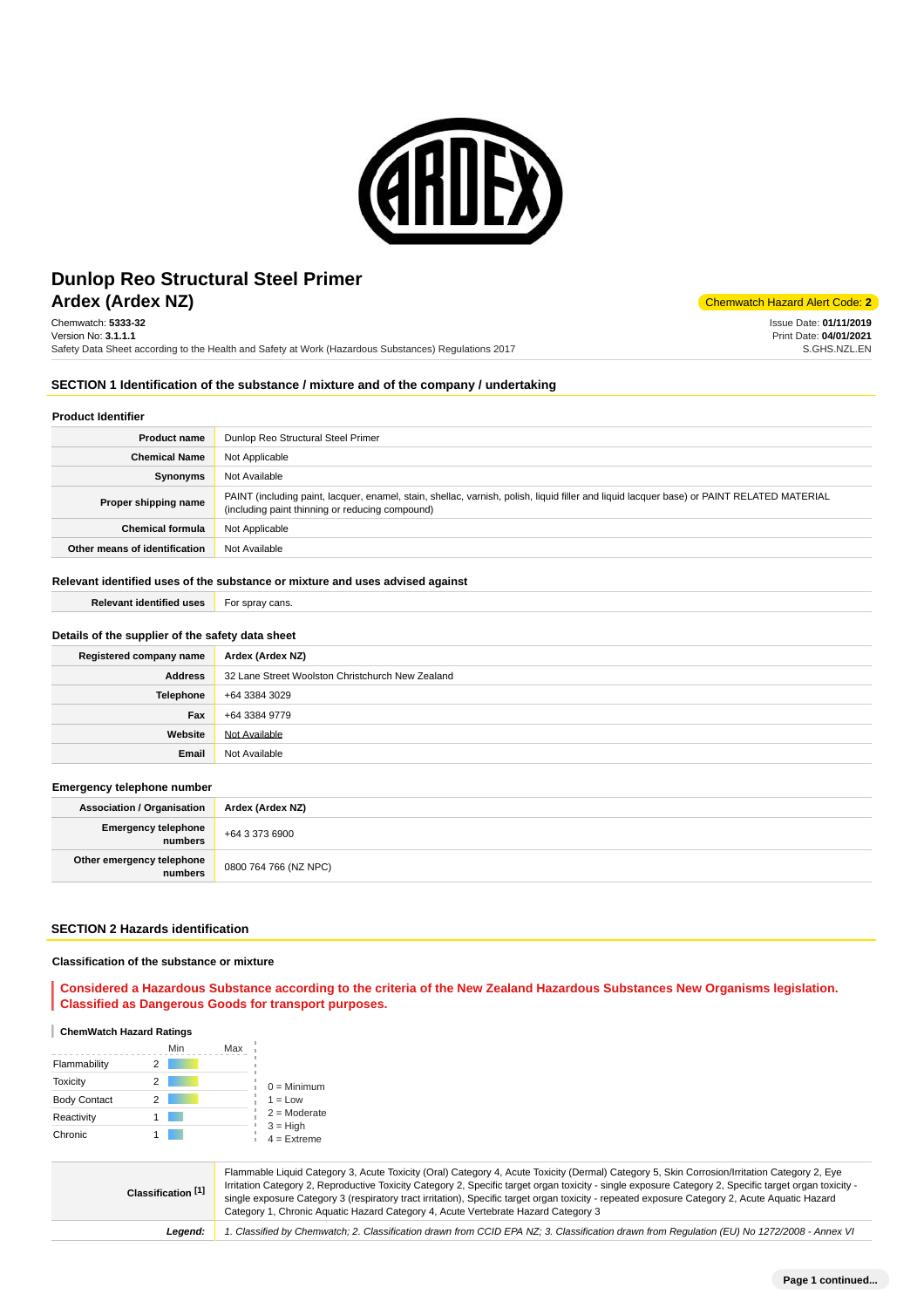| <b>Determined by Chemwatch</b><br>using GHS/HSNO criteria | 3.1C, 6.1D (oral), 6.1E (dermal), 6.3A, 6.4A, 6.8B, 6.9B, 9.1A, 9.1D, 9.3C |
|-----------------------------------------------------------|----------------------------------------------------------------------------|
| <b>Label elements</b>                                     |                                                                            |
| Hazard pictogram(s)                                       |                                                                            |
| <b>Signal word</b>                                        | <b>Warning</b>                                                             |
| Hazard statement(s)                                       |                                                                            |
| H226                                                      | Flammable liquid and vapour.                                               |
| H302                                                      | Harmful if swallowed.                                                      |
| H313                                                      | May be harmful in contact with skin.                                       |
| H315                                                      | Causes skin irritation.                                                    |
| H319                                                      | Causes serious eye irritation.                                             |
| H361                                                      | Suspected of damaging fertility or the unborn child.                       |
| H371                                                      | May cause damage to organs.                                                |
| H335                                                      | May cause respiratory irritation.                                          |
| H373                                                      | May cause damage to organs through prolonged or repeated exposure.         |
| H400                                                      | Very toxic to aquatic life.                                                |
| H413                                                      | May cause long lasting harmful effects to aquatic life.                    |

## **Precautionary statement(s) Prevention**

**H433** Harmful to terrestrial vertebrates.

| P201        | Obtain special instructions before use.                                                        |
|-------------|------------------------------------------------------------------------------------------------|
| <b>P210</b> | Keep away from heat, hot surfaces, sparks, open flames and other ignition sources. No smoking. |
| P260        | Do not breathe mist/vapours/spray.                                                             |
| P271        | Use only outdoors or in a well-ventilated area.                                                |

## **Precautionary statement(s) Response**

| P321           | Specific treatment (see advice on this label).                                                                                   |
|----------------|----------------------------------------------------------------------------------------------------------------------------------|
| P370+P378      | In case of fire: Use alcohol resistant foam or normal protein foam to extinguish.                                                |
| P305+P351+P338 | IF IN EYES: Rinse cautiously with water for several minutes. Remove contact lenses, if present and easy to do. Continue rinsing. |
| P308+P311      | IF exposed or concerned: Call a POISON CENTER/doctor/physician/first aider.                                                      |

## **Precautionary statement(s) Storage**

| <b>DOOF</b><br><b>D</b> 100 | Stor<br>100<br>nlacı<br>cool.<br>Keet<br>lotoc<br>. |
|-----------------------------|-----------------------------------------------------|
| <b>P405</b><br>$-0.7$       |                                                     |

## **Precautionary statement(s) Disposal**

**P501** Dispose of contents/container to authorised hazardous or special waste collection point in accordance with any local regulation.

# **SECTION 3 Composition / information on ingredients**

## **Substances**

See section below for composition of Mixtures

# **Mixtures**

| <b>CAS No</b> | %[weight] | Name                                       |
|---------------|-----------|--------------------------------------------|
| 7440-66-6     | 30-60     | zinc powder                                |
| 1330-20-7     | 10-30     | xylene                                     |
| Not Available | 30-60     | Ingredients determined not to be hazardous |

## **SECTION 4 First aid measures**

| Description of first aid measures |                                                                                                                                                                                                                                                                                                                                                                                                                                                                |  |
|-----------------------------------|----------------------------------------------------------------------------------------------------------------------------------------------------------------------------------------------------------------------------------------------------------------------------------------------------------------------------------------------------------------------------------------------------------------------------------------------------------------|--|
| <b>Eye Contact</b>                | If this product comes in contact with the eyes:<br>Wash out immediately with fresh running water.<br>Ensure complete irrigation of the eye by keeping eyelids apart and away from eye and moving the eyelids by occasionally lifting the upper<br>and lower lids.<br>Seek medical attention without delay; if pain persists or recurs seek medical attention.<br>Removal of contact lenses after an eye injury should only be undertaken by skilled personnel. |  |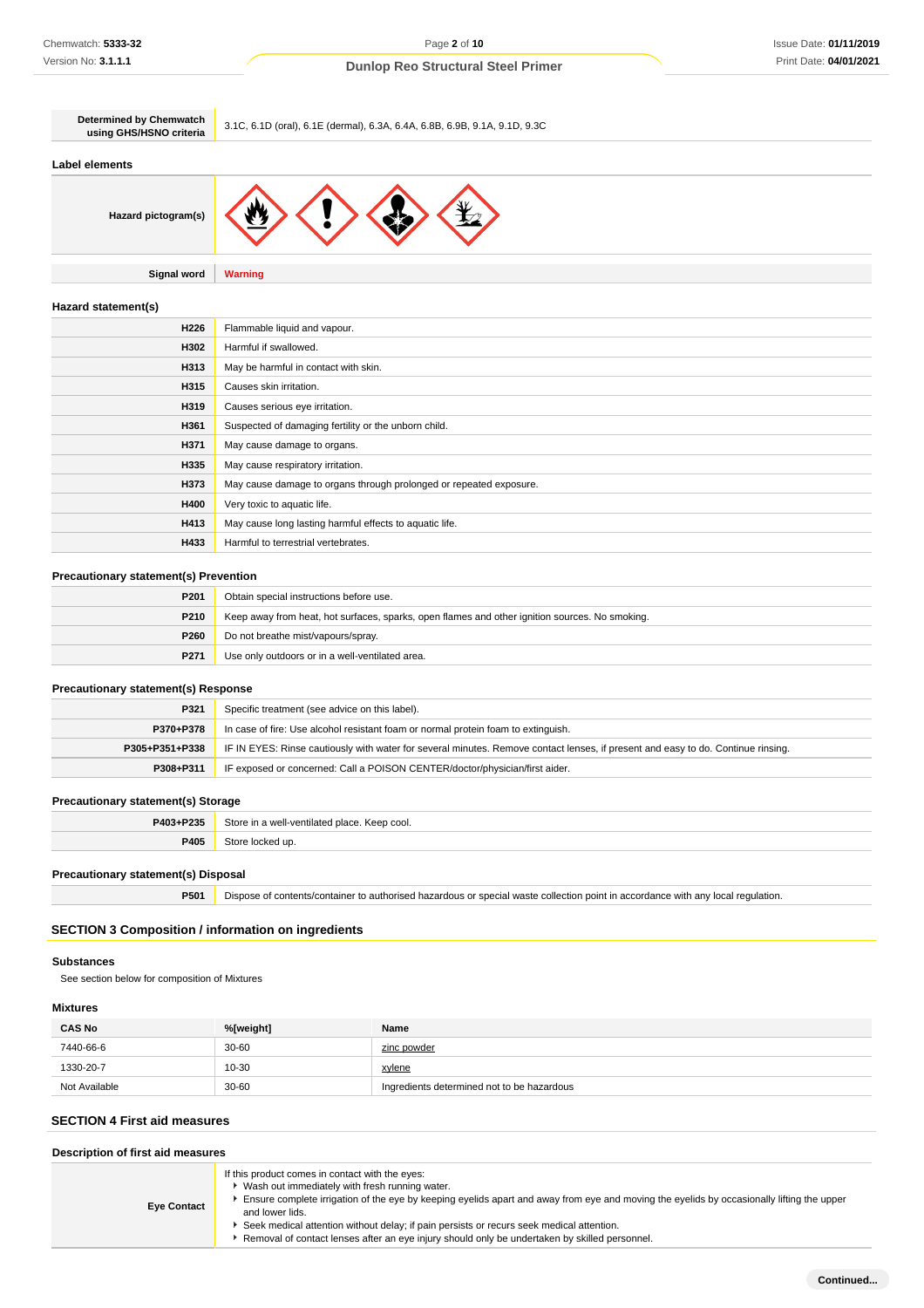| <b>Skin Contact</b> | If skin contact occurs:<br>Immediately remove all contaminated clothing, including footwear.<br>Flush skin and hair with running water (and soap if available).<br>Seek medical attention in event of irritation.                                                                                                                                                                                                                                                                                                                                                                                                                                        |
|---------------------|----------------------------------------------------------------------------------------------------------------------------------------------------------------------------------------------------------------------------------------------------------------------------------------------------------------------------------------------------------------------------------------------------------------------------------------------------------------------------------------------------------------------------------------------------------------------------------------------------------------------------------------------------------|
| Inhalation          | If fumes or combustion products are inhaled remove from contaminated area.<br>Lay patient down. Keep warm and rested.<br>Prostheses such as false teeth, which may block airway, should be removed, where possible, prior to initiating first aid procedures.<br>Apply artificial respiration if not breathing, preferably with a demand valve resuscitator, bag-valve mask device, or pocket mask as trained.<br>Perform CPR if necessary.<br>Transport to hospital, or doctor, without delay.                                                                                                                                                          |
| Ingestion           | For advice, contact a Poisons Information Centre or a doctor at once.<br>▶ Urgent hospital treatment is likely to be needed.<br>If swallowed do <b>NOT</b> induce vomiting.<br>► If vomiting occurs, lean patient forward or place on left side (head-down position, if possible) to maintain open airway and prevent aspiration.<br>• Observe the patient carefully.<br>Never give liquid to a person showing signs of being sleepy or with reduced awareness; i.e. becoming unconscious.<br>Give water to rinse out mouth, then provide liquid slowly and as much as casualty can comfortably drink.<br>Transport to hospital or doctor without delay. |

#### **Indication of any immediate medical attention and special treatment needed**

- For acute or short term repeated exposures to xylene:
- Gastro-intestinal absorption is significant with ingestions. For ingestions exceeding 1-2 ml (xylene)/kg, intubation and lavage with cuffed endotracheal tube is recommended. The use of charcoal and cathartics is equivocal.
- Pulmonary absorption is rapid with about 60-65% retained at rest.
- **Primary threat to life from ingestion and/or inhalation, is respiratory failure.**
- Patients should be quickly evaluated for signs of respiratory distress (e.g. cyanosis, tachypnoea, intercostal retraction, obtundation) and given oxygen. Patients with inadequate tidal volumes or poor arterial blood gases (pO2 < 50 mm Hg or pCO2 > 50 mm Hg) should be intubated.
- Arrhythmias complicate some hydrocarbon ingestion and/or inhalation and electrocardiographic evidence of myocardial injury has been reported; intravenous lines and cardiac monitors should be established in obviously symptomatic patients. The lungs excrete inhaled solvents, so that hyperventilation improves clearance.
- A chest x-ray should be taken immediately after stabilisation of breathing and circulation to document aspiration and detect the presence of pneumothorax.
- Epinephrine (adrenalin) is not recommended for treatment of bronchospasm because of potential myocardial sensitisation to catecholamines. Inhaled cardioselective
- bronchodilators (e.g. Alupent, Salbutamol) are the preferred agents, with aminophylline a second choice.

BIOLOGICAL EXPOSURE INDEX - BEI

These represent the determinants observed in specimens collected from a healthy worker exposed at the Exposure Standard (ES or TLV):

| Determinant                                                 | Index                | Sampling Time        | Comments |
|-------------------------------------------------------------|----------------------|----------------------|----------|
| Methylhippu-ric acids in urine                              | 1.5 gm/gm creatinine | End of shift         |          |
|                                                             | 2 mg/min             | Last 4 hrs of shift_ |          |
| Absorption of zinc compounds occurs in the small intestine. |                      |                      |          |

- 
- The metal is heavily protein bound. Elimination results primarily from faecal excretion.
- 
- The usual measures for decontamination (Ipecac Syrup, lavage, charcoal or cathartics) may be administered, although patients usually have sufficient vomiting not to require them.

CaNa2EDTA has been used successfully to normalise zinc levels and is the agent of choice.

[Ellenhorn and Barceloux: Medical Toxicology]

## **SECTION 5 Firefighting measures**

#### **Extinguishing media**

- Water spray or fog.
- Foam.
- Dry chemical powder.
- BCF (where regulations permit).

#### **Special hazards arising from the substrate or mixture**

| <b>Fire Incompatibility</b>    | Reacts with acids producing flammable / explosive hydrogen (H2) gas<br>Avoid contamination with oxidising agents i.e. nitrates, oxidising acids, chlorine bleaches, pool chlorine etc. as ignition may result                                                                                                                                         |
|--------------------------------|-------------------------------------------------------------------------------------------------------------------------------------------------------------------------------------------------------------------------------------------------------------------------------------------------------------------------------------------------------|
| <b>Advice for firefighters</b> |                                                                                                                                                                                                                                                                                                                                                       |
| <b>Fire Fighting</b>           | Alert Fire Brigade and tell them location and nature of hazard.<br>• May be violently or explosively reactive.<br>• Wear breathing apparatus plus protective gloves.<br>Prevent, by any means available, spillage from entering drains or water course.                                                                                               |
| <b>Fire/Explosion Hazard</b>   | Liquid and vapour are flammable.<br>Moderate fire hazard when exposed to heat or flame.<br>• Vapour forms an explosive mixture with air.<br>Moderate explosion hazard when exposed to heat or flame.<br>Combustion products include:<br>carbon monoxide (CO)<br>carbon dioxide (CO2)<br>other pyrolysis products typical of burning organic material. |

#### **SECTION 6 Accidental release measures**

**Personal precautions, protective equipment and emergency procedures**

See section 8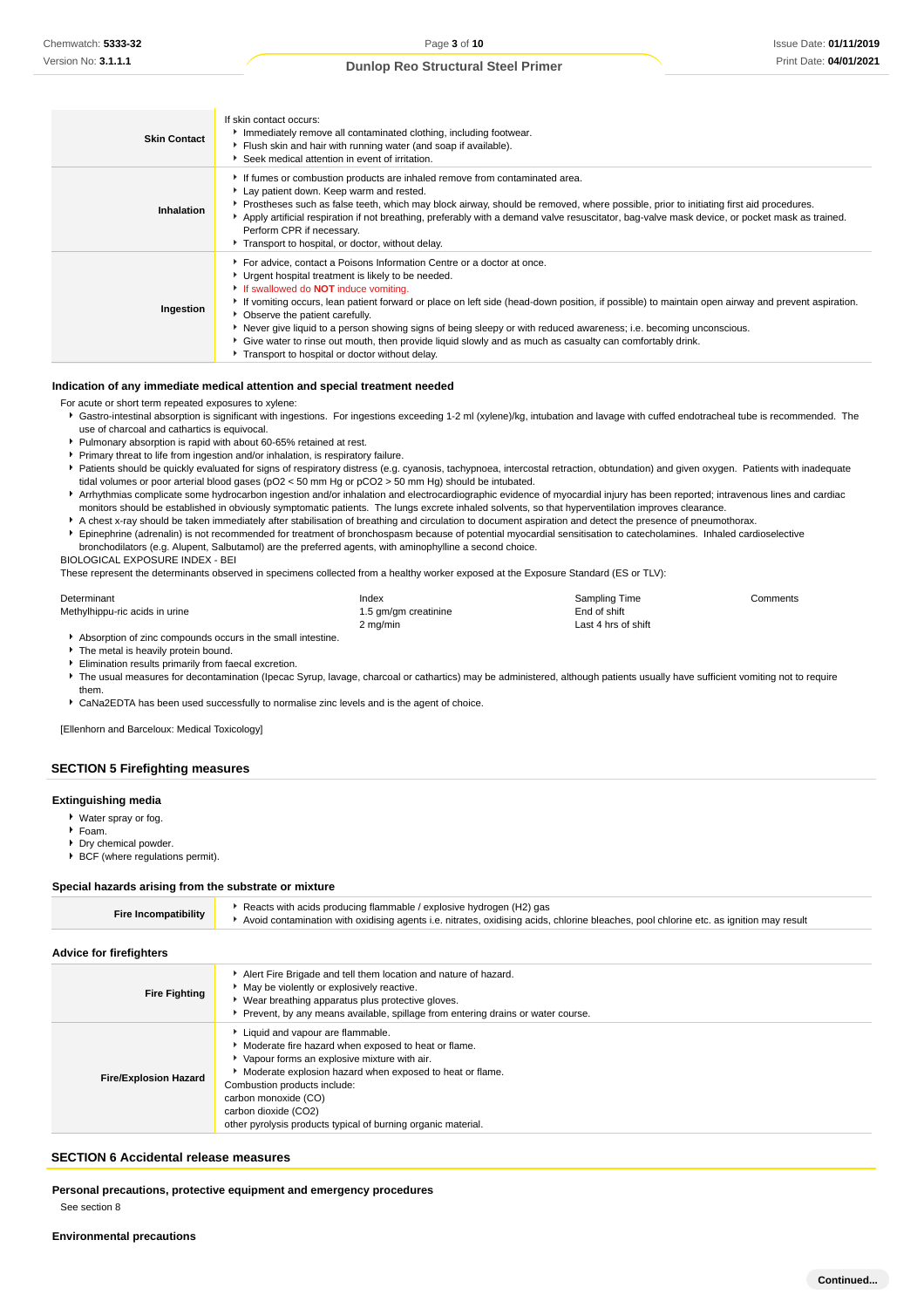#### See section 12

## **Methods and material for containment and cleaning up**

| <b>Minor Spills</b> | Remove all ignition sources.<br>Clean up all spills immediately.<br>Avoid breathing vapours and contact with skin and eyes.<br>Control personal contact with the substance, by using protective equipment.       |
|---------------------|------------------------------------------------------------------------------------------------------------------------------------------------------------------------------------------------------------------|
| <b>Major Spills</b> | • Clear area of personnel and move upwind.<br>Alert Fire Brigade and tell them location and nature of hazard.<br>May be violently or explosively reactive.<br>▶ Wear breathing apparatus plus protective gloves. |

Personal Protective Equipment advice is contained in Section 8 of the SDS.

## **SECTION 7 Handling and storage**

#### **Precautions for safe handling**

| Safe handling     | Avoid all personal contact, including inhalation.<br>Wear protective clothing when risk of overexposure occurs.<br>Use in a well-ventilated area.<br>Prevent concentration in hollows and sumps.                                                                                                      |
|-------------------|-------------------------------------------------------------------------------------------------------------------------------------------------------------------------------------------------------------------------------------------------------------------------------------------------------|
| Other information | Store in original containers in approved flammable liquid storage area.<br>Store away from incompatible materials in a cool, dry, well-ventilated area.<br>DO NOT store in pits, depressions, basements or areas where vapours may be trapped.<br>No smoking, naked lights, heat or ignition sources. |

## **Conditions for safe storage, including any incompatibilities**

| Suitable container      | ▶ CARE: Packing of high density product in light weight metal or plastic packages may result in container collapse with product release<br>Heavy gauge metal packages / Heavy gauge metal drums<br>Packing as supplied by manufacturer.<br>Plastic containers may only be used if approved for flammable liquid.<br>• Check that containers are clearly labelled and free from leaks.<br>For low viscosity materials (i): Drums and jerry cans must be of the non-removable head type. (ii): Where a can is to be used as an inner<br>package, the can must have a screwed enclosure.<br>For materials with a viscosity of at least 2680 cSt. (23 deg. C)<br>For manufactured product having a viscosity of at least 250 cSt. |
|-------------------------|-------------------------------------------------------------------------------------------------------------------------------------------------------------------------------------------------------------------------------------------------------------------------------------------------------------------------------------------------------------------------------------------------------------------------------------------------------------------------------------------------------------------------------------------------------------------------------------------------------------------------------------------------------------------------------------------------------------------------------|
| Storage incompatibility | Avoid reaction with oxidising agents<br>Avoid strong acids, bases.                                                                                                                                                                                                                                                                                                                                                                                                                                                                                                                                                                                                                                                            |
|                         |                                                                                                                                                                                                                                                                                                                                                                                                                                                                                                                                                                                                                                                                                                                               |

## **SECTION 8 Exposure controls / personal protection**

#### **Control parameters**

#### **Occupational Exposure Limits (OEL)** ı

#### **INGREDIENT DATA**

| Source                                            | Ingredient     | <b>Material name</b>                                     | <b>TWA</b>            | <b>STEL</b>      | Peak             | <b>Notes</b>     |
|---------------------------------------------------|----------------|----------------------------------------------------------|-----------------------|------------------|------------------|------------------|
| New Zealand Workplace<br>Exposure Standards (WES) | zinc<br>powder | Particulates not otherwise classified respirable<br>dust | $3 \text{ mg/m}$      | Not<br>Available | Not<br>Available | Not<br>Available |
| New Zealand Workplace<br>Exposure Standards (WES) | zinc<br>powder | Particulates not otherwise classified                    | $10 \text{ mg/m}$     | Not<br>Available | Not<br>Available | Not<br>Available |
| New Zealand Workplace<br>Exposure Standards (WES) | xylene         | Dimethylbenzene                                          | 50 ppm / 217<br>mq/m3 | Not<br>Available | Not<br>Available | Not<br>Available |

## **Emergency Limits**

| Ingredient  | <b>Material name</b> | TEEL-1             | TEEL-2              | TEEL-3             |
|-------------|----------------------|--------------------|---------------------|--------------------|
| zinc powder | Zinc                 | $6 \text{ mg/m}$ 3 | $21 \text{ mg/m}$   | $120 \text{ mg/m}$ |
| xylene      | Xylenes              | Not Available      | Not Available       | Not Available      |
|             |                      |                    |                     |                    |
| Ingredient  | <b>Original IDLH</b> |                    | <b>Revised IDLH</b> |                    |
| zinc powder | Not Available        |                    | Not Available       |                    |
| xylene      | 900 ppm              |                    | Not Available       |                    |

## **Exposure controls**

| Appropriate engineering |  |
|-------------------------|--|
| controls                |  |

Engineering controls are used to remove a hazard or place a barrier between the worker and the hazard. Well-designed engineering controls can be highly effective in protecting workers and will typically be independent of worker interactions to provide this high level of protection. The basic types of engineering controls are:

Process controls which involve changing the way a job activity or process is done to reduce the risk.

Enclosure and/or isolation of emission source which keeps a selected hazard "physically" away from the worker and ventilation that strategically "adds" and "removes" air in the work environment.

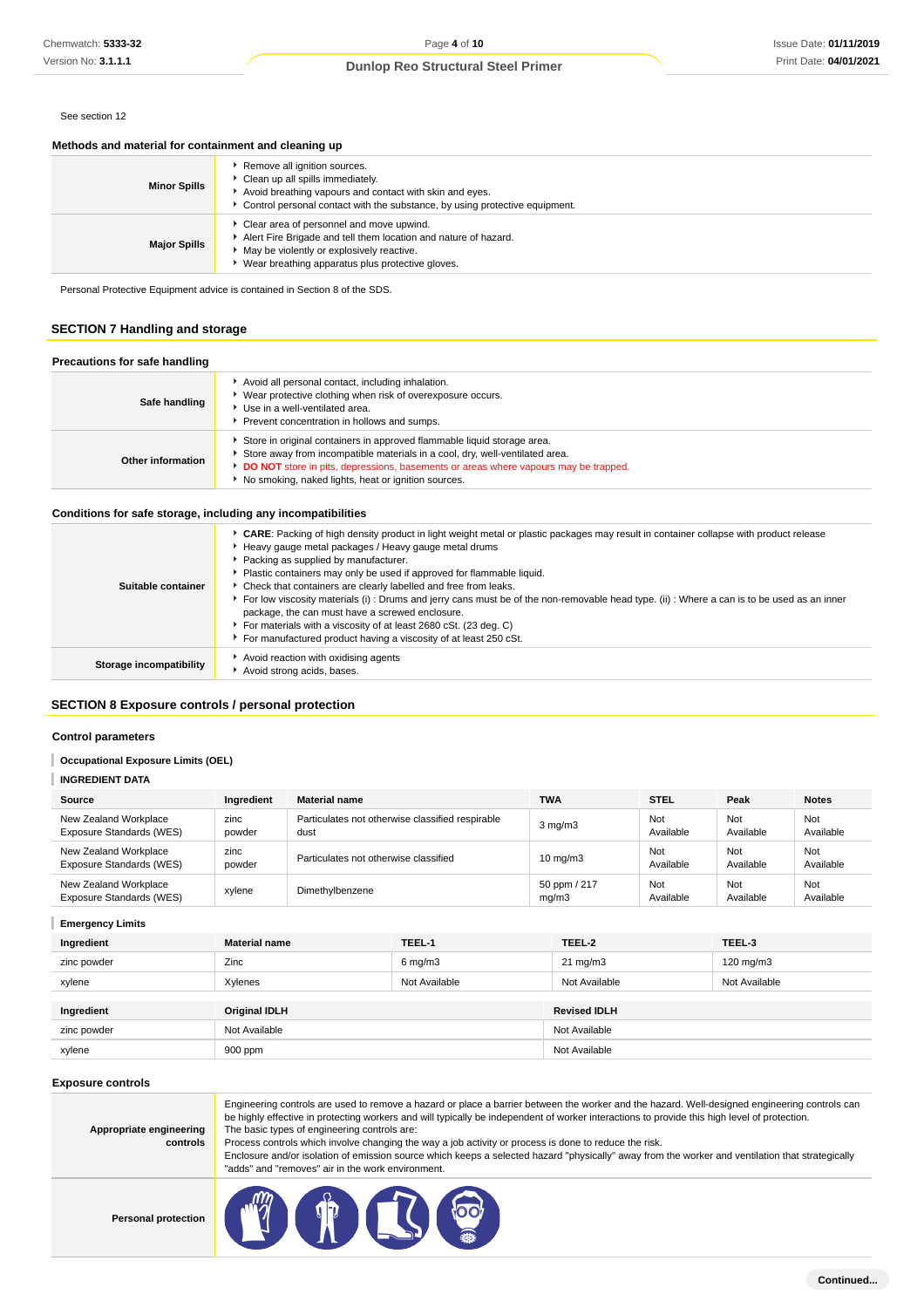| Eye and face protection | Safety glasses with side shields.<br>Chemical goggles.<br>Contact lenses may pose a special hazard; soft contact lenses may absorb and concentrate irritants. A written policy document, describing<br>the wearing of lenses or restrictions on use, should be created for each workplace or task.                                                                                                                                                                                                                                                                                                                                                                                                                                                                  |
|-------------------------|---------------------------------------------------------------------------------------------------------------------------------------------------------------------------------------------------------------------------------------------------------------------------------------------------------------------------------------------------------------------------------------------------------------------------------------------------------------------------------------------------------------------------------------------------------------------------------------------------------------------------------------------------------------------------------------------------------------------------------------------------------------------|
| <b>Skin protection</b>  | See Hand protection below                                                                                                                                                                                                                                                                                                                                                                                                                                                                                                                                                                                                                                                                                                                                           |
| Hands/feet protection   | ▶ Wear chemical protective gloves, e.g. PVC.<br>▶ Wear safety footwear or safety gumboots, e.g. Rubber<br>The selection of suitable gloves does not only depend on the material, but also on further marks of quality which vary from manufacturer to<br>manufacturer. Where the chemical is a preparation of several substances, the resistance of the glove material can not be calculated in advance<br>and has therefore to be checked prior to the application.<br>The exact break through time for substances has to be obtained from the manufacturer of the protective gloves and has to be observed when<br>making a final choice.<br>Personal hygiene is a key element of effective hand care.                                                            |
| <b>Body protection</b>  | See Other protection below                                                                                                                                                                                                                                                                                                                                                                                                                                                                                                                                                                                                                                                                                                                                          |
| Other protection        | • Overalls.<br>PVC Apron.<br>PVC protective suit may be required if exposure severe.<br>Eyewash unit.<br>Some plastic personal protective equipment (PPE) (e.g. gloves, aprons, overshoes) are not recommended as they may produce static<br>electricity.<br>For large scale or continuous use wear tight-weave non-static clothing (no metallic fasteners, cuffs or pockets).<br>Non sparking safety or conductive footwear should be considered. Conductive footwear describes a boot or shoe with a sole made from a<br>conductive compound chemically bound to the bottom components, for permanent control to electrically ground the foot an shall dissipate<br>static electricity from the body to reduce the possibility of ignition of volatile compounds. |

#### **Recommended material(s)**

**GLOVE SELECTION INDEX**

Glove selection is based on a modified presentation of the:

 **"Forsberg Clothing Performance Index".**

 The effect(s) of the following substance(s) are taken into account in the **computergenerated** selection:

Dunlop Reo Structural Steel Primer

| <b>Material</b>       | CPI |
|-----------------------|-----|
| PE/EVAL/PE            | A   |
| <b>PVA</b>            | A   |
| <b>TEFLON</b>         | A   |
| <b>VITON</b>          | A   |
| <b>BUTYL</b>          | C   |
| <b>BUTYL/NEOPRENE</b> | C   |
| <b>HYPALON</b>        | C   |
| NAT+NEOPR+NITRILE     | C   |
| NATURAL+NEOPRENE      | C   |
| <b>NEOPRENE</b>       | C   |
| NEOPRENE/NATURAL      | C   |
| <b>NITRILE</b>        | C   |
| NITRILE+PVC           | C   |
| <b>PVC</b>            | C   |
| PVDC/PE/PVDC          | C   |

\* CPI - Chemwatch Performance Index

A: Best Selection

B: Satisfactory; may degrade after 4 hours continuous immersion

C: Poor to Dangerous Choice for other than short term immersion

**NOTE**: As a series of factors will influence the actual performance of the glove, a final selection must be based on detailed observation. -

\* Where the glove is to be used on a short term, casual or infrequent basis, factors such as "feel" or convenience (e.g. disposability), may dictate a choice of gloves which might otherwise be unsuitable following long-term or frequent use. A qualified practitioner should be consulted.

# **SECTION 9 Physical and chemical properties**

**Respiratory protection** Type A Filter of sufficient capacity. (AS/NZS 1716 & 1715, EN 143:2000 & 149:2001, ANSI Z88 or national equivalent)

Where the concentration of gas/particulates in the breathing zone, approaches or exceeds the "Exposure Standard" (or ES), respiratory protection is required. Degree of protection varies with both face-piece and Class of filter; the nature of protection varies with Type of filter.

| <b>Required Minimum</b><br><b>Protection Factor</b> | <b>Half-Face</b><br>Respirator | <b>Full-Face</b><br>Respirator | <b>Powered Air</b><br>Respirator |
|-----------------------------------------------------|--------------------------------|--------------------------------|----------------------------------|
| up to $10 \times ES$                                | A-AUS                          |                                | A-PAPR-AUS /<br>Class 1          |
| up to $50 \times ES$                                | ۰                              | A-AUS / Class 1                | $\overline{a}$                   |
| up to $100 \times ES$                               | ۰                              | $A-2$                          | A-PAPR-2 ^                       |

### ^ - Full-face

A(All classes) = Organic vapours, B AUS or B1 = Acid gasses, B2 = Acid gas or hydrogen cyanide(HCN), B3 = Acid gas or hydrogen cyanide(HCN), E = Sulfur dioxide(SO2), G = Agricultural chemicals, K = Ammonia(NH3), Hg = Mercury, NO = Oxides of nitrogen,  $MB =$  Methyl bromide,  $AX =$  Low boiling point organic compounds(below 65 degC)

- Cartridge respirators should never be used for emergency ingress or in areas of unknown vapour concentrations or oxygen content.
- $\blacktriangleright$  The wearer must be warned to leave the contaminated area immediately on detecting any odours through the respirator. The odour may indicate that the mask is not functioning properly, that the vapour concentration is too high, or that the mask is not properly fitted. Because of these limitations, only restricted use of cartridge respirators is considered appropriate.
- Cartridge performance is affected by humidity. Cartridges should be changed after 2 hr of continuous use unless it is determined that the humidity is less than 75%, in which case, cartridges can be used for 4 hr. Used cartridges should be discarded daily, regardless of the length of time used

| Information on basic physical and chemical properties |                                                                        |                                            |               |  |
|-------------------------------------------------------|------------------------------------------------------------------------|--------------------------------------------|---------------|--|
| Appearance                                            | Coloured flammable liquid with solvent odour; not miscible with water. |                                            |               |  |
|                                                       |                                                                        |                                            |               |  |
| <b>Physical state</b>                                 | Liquid<br>Relative density (Water = $1$ )<br>1.7                       |                                            |               |  |
| Odour                                                 | Not Available                                                          | Partition coefficient n-octanol<br>/ water | Not Available |  |
| <b>Odour threshold</b>                                | Not Available                                                          | Auto-ignition temperature (°C)             | Not Available |  |
| pH (as supplied)                                      | Not Applicable                                                         | <b>Decomposition temperature</b>           | Not Available |  |
| Melting point / freezing point<br>$(^{\circ}C)$       | Not Available                                                          | Viscosity (cSt)                            | Not Available |  |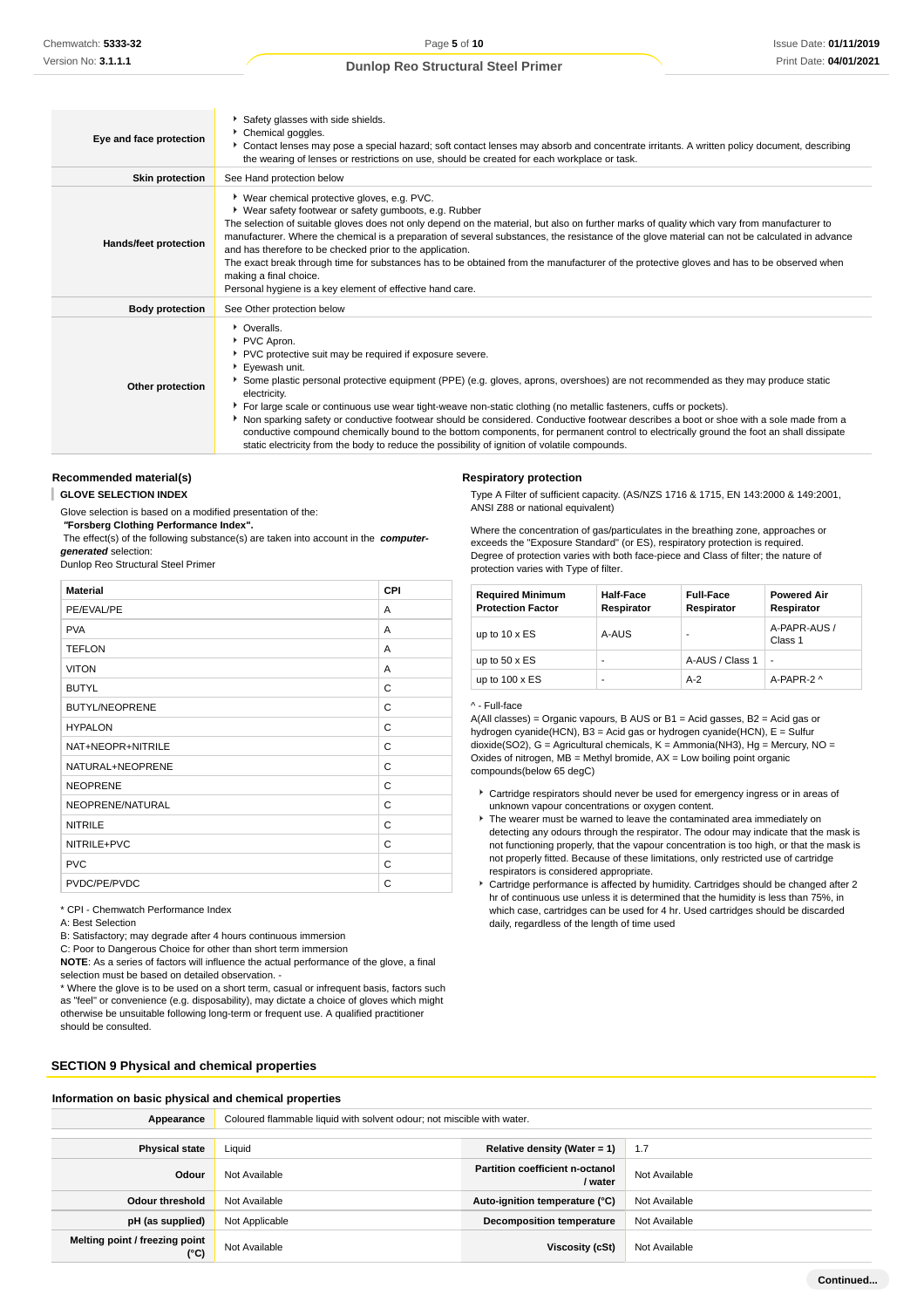| Initial boiling point and boiling<br>range $(^{\circ}C)$ | 118           | Molecular weight (g/mol)           | Not Applicable |
|----------------------------------------------------------|---------------|------------------------------------|----------------|
| Flash point $(°C)$                                       | >23           | <b>Taste</b>                       | Not Available  |
| <b>Evaporation rate</b>                                  | Not Available | <b>Explosive properties</b>        | Not Available  |
| Flammability                                             | Flammable.    | <b>Oxidising properties</b>        | Not Available  |
| Upper Explosive Limit (%)                                | 8             | Surface Tension (dyn/cm or<br>mN/m | Not Available  |
| Lower Explosive Limit (%)                                |               | <b>Volatile Component (%vol)</b>   | 22             |
| Vapour pressure (kPa)                                    | Not Available | Gas group                          | Not Available  |
| Solubility in water                                      | Immiscible    | pH as a solution (1%)              | Not Available  |
| Vapour density $(Air = 1)$                               | Not Available | VOC g/L                            | Not Available  |

# **SECTION 10 Stability and reactivity**

| Reactivity                                 | See section 7                                                                                                                        |
|--------------------------------------------|--------------------------------------------------------------------------------------------------------------------------------------|
| <b>Chemical stability</b>                  | • Unstable in the presence of incompatible materials.<br>▶ Product is considered stable.<br>Hazardous polymerisation will not occur. |
| Possibility of hazardous<br>reactions      | See section 7                                                                                                                        |
| <b>Conditions to avoid</b>                 | See section 7                                                                                                                        |
| Incompatible materials                     | See section 7                                                                                                                        |
| <b>Hazardous decomposition</b><br>products | See section 5                                                                                                                        |

# **SECTION 11 Toxicological information**

## **Information on toxicological effects**

| Inhaled                                      | The material can cause respiratory irritation in some persons. The body's response to such irritation can cause further lung damage.<br>The acute toxicity of inhaled alkylbenzene is best described by central nervous system depression. These compounds may also act as general<br>anaesthetics. Whole body symptoms of poisoning include light-headedness, nervousness, apprehension, a feeling of well-being, confusion,<br>dizziness, drowsiness, ringing in the ears, blurred or double vision, vomiting and sensations of heat, cold or numbness, twitching, tremors,<br>convulsions, unconsciousness, depression of breathing, and arrest. Heart stoppage may result from cardiovascular collapse.<br>Headache, fatigue, tiredness, irritability and digestive disturbances (nausea, loss of appetite and bloating) are the most common symptoms of<br>xylene overexposure. Injury to the heart, liver, kidneys and nervous system has also been noted amongst workers.<br>Xylene is a central nervous system depressant<br>Inhalation of aerosols (mists, fumes), generated by the material during the course of normal handling, may be harmful. |                                                                          |  |
|----------------------------------------------|-------------------------------------------------------------------------------------------------------------------------------------------------------------------------------------------------------------------------------------------------------------------------------------------------------------------------------------------------------------------------------------------------------------------------------------------------------------------------------------------------------------------------------------------------------------------------------------------------------------------------------------------------------------------------------------------------------------------------------------------------------------------------------------------------------------------------------------------------------------------------------------------------------------------------------------------------------------------------------------------------------------------------------------------------------------------------------------------------------------------------------------------------------------|--------------------------------------------------------------------------|--|
| Ingestion                                    | The material is not thought to produce adverse health effects following ingestion (as classified by EC Directives using animal models).<br>Nevertheless, adverse systemic effects have been produced following exposure of animals by at least one other route and good hygiene practice<br>requires that exposure be kept to a minimum.                                                                                                                                                                                                                                                                                                                                                                                                                                                                                                                                                                                                                                                                                                                                                                                                                    |                                                                          |  |
| <b>Skin Contact</b>                          | Skin contact with the material may be harmful; systemic effects may result following absorption.<br>The material may accentuate any pre-existing dermatitis condition<br>Open cuts, abraded or irritated skin should not be exposed to this material<br>Entry into the blood-stream, through, for example, cuts, abrasions or lesions, may produce systemic injury with harmful effects. Examine the skin<br>prior to the use of the material and ensure that any external damage is suitably protected.<br>The material may cause moderate inflammation of the skin either following direct contact or after a delay of some time. Repeated exposure can<br>cause contact dermatitis which is characterised by redness, swelling and blistering.                                                                                                                                                                                                                                                                                                                                                                                                           |                                                                          |  |
| Eye                                          | There is evidence that material may produce eye irritation in some persons and produce eye damage 24 hours or more after instillation. Severe<br>inflammation may be expected with pain.<br>The liquid produces a high level of eye discomfort and is capable of causing pain and severe conjunctivitis. Corneal injury may develop, with<br>possible permanent impairment of vision, if not promptly and adequately treated.                                                                                                                                                                                                                                                                                                                                                                                                                                                                                                                                                                                                                                                                                                                               |                                                                          |  |
| <b>Chronic</b>                               | Substance accumulation, in the human body, may occur and may cause some concern following repeated or long-term occupational exposure.<br>There has been some concern that this material can cause cancer or mutations but there is not enough data to make an assessment.<br>Women exposed to xylene in the first 3 months of pregnancy showed a slightly increased risk of miscarriage and birth defects. Evaluation of<br>workers chronically exposed to xylene has demonstrated lack of genetic toxicity.<br>Metallic dusts generated by the industrial process give rise to a number of potential health problems. The larger particles, above 5 micron, are<br>nose and throat irritants.<br>Chronic solvent inhalation exposures may result in nervous system impairment and liver and blood changes. [PATTYS]                                                                                                                                                                                                                                                                                                                                       |                                                                          |  |
|                                              | <b>TOXICITY</b>                                                                                                                                                                                                                                                                                                                                                                                                                                                                                                                                                                                                                                                                                                                                                                                                                                                                                                                                                                                                                                                                                                                                             | <b>IRRITATION</b>                                                        |  |
| <b>Dunlop Reo Structural Steel</b><br>Primer | Not Available                                                                                                                                                                                                                                                                                                                                                                                                                                                                                                                                                                                                                                                                                                                                                                                                                                                                                                                                                                                                                                                                                                                                               | Not Available                                                            |  |
| zinc powder                                  | <b>TOXICITY</b><br>124 mg/kg <sup>[2]</sup>                                                                                                                                                                                                                                                                                                                                                                                                                                                                                                                                                                                                                                                                                                                                                                                                                                                                                                                                                                                                                                                                                                                 | <b>IRRITATION</b><br>Eye: no adverse effect observed (not irritating)[1] |  |
|                                              | Oral(Rat) LD50 > 2000 mg/kg[1]                                                                                                                                                                                                                                                                                                                                                                                                                                                                                                                                                                                                                                                                                                                                                                                                                                                                                                                                                                                                                                                                                                                              | Skin: no adverse effect observed (not irritating)[1]                     |  |
|                                              | <b>TOXICITY</b>                                                                                                                                                                                                                                                                                                                                                                                                                                                                                                                                                                                                                                                                                                                                                                                                                                                                                                                                                                                                                                                                                                                                             | <b>IRRITATION</b>                                                        |  |
|                                              | 200 mg/kg[2]                                                                                                                                                                                                                                                                                                                                                                                                                                                                                                                                                                                                                                                                                                                                                                                                                                                                                                                                                                                                                                                                                                                                                | Eye (human): 200 ppm irritant                                            |  |
| xylene                                       | 450 mg/kg <sup>[2]</sup>                                                                                                                                                                                                                                                                                                                                                                                                                                                                                                                                                                                                                                                                                                                                                                                                                                                                                                                                                                                                                                                                                                                                    | Eye (rabbit): 5 mg/24h SEVERE                                            |  |
|                                              | 50 mg/kg[2]                                                                                                                                                                                                                                                                                                                                                                                                                                                                                                                                                                                                                                                                                                                                                                                                                                                                                                                                                                                                                                                                                                                                                 | Eye (rabbit): 87 mg mild                                                 |  |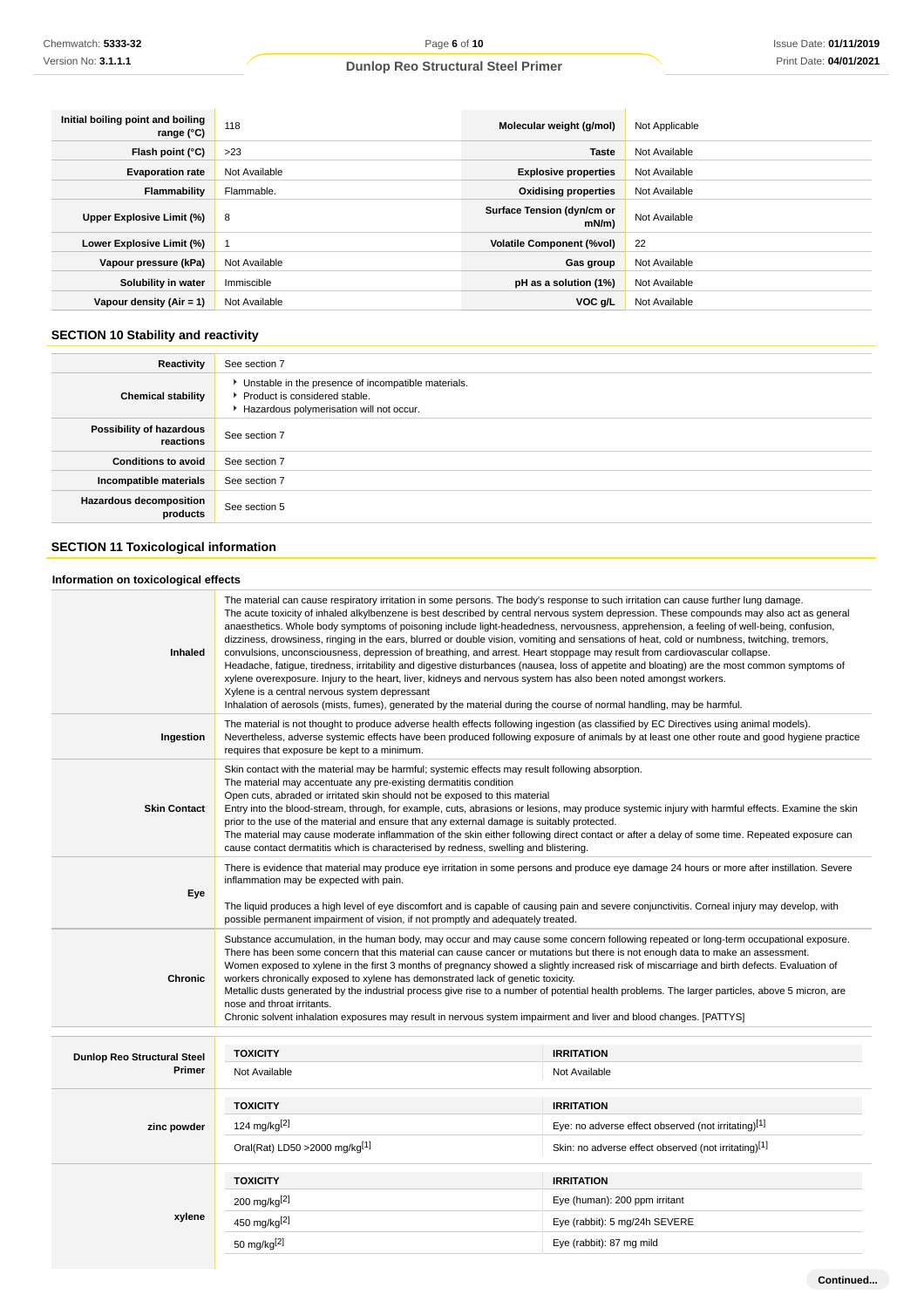and the control of the control of

## **Dunlop Reo Structural Steel Primer**

|                                             | Dermal (rabbit) LD50: >1700 mg/kg <sup>[2]</sup>                                                                                                                                                                                                                                                                                                                                                                                                                                                                                                                                                   |                                 | Eye: adverse effect observed (irritating)[1]                                                                                                                        |
|---------------------------------------------|----------------------------------------------------------------------------------------------------------------------------------------------------------------------------------------------------------------------------------------------------------------------------------------------------------------------------------------------------------------------------------------------------------------------------------------------------------------------------------------------------------------------------------------------------------------------------------------------------|---------------------------------|---------------------------------------------------------------------------------------------------------------------------------------------------------------------|
|                                             | Inhalation(Rat) LC50 4994.295 mg/l/4h[2]                                                                                                                                                                                                                                                                                                                                                                                                                                                                                                                                                           |                                 | Skin (rabbit):500 mg/24h moderate                                                                                                                                   |
|                                             | Oral(Mouse) LD50 2119 mg/kg <sup>[2]</sup>                                                                                                                                                                                                                                                                                                                                                                                                                                                                                                                                                         |                                 | Skin: adverse effect observed (irritating)[1]                                                                                                                       |
|                                             | Oral(Rat) LD50 3523-8700 mg/kg <sup>[2]</sup>                                                                                                                                                                                                                                                                                                                                                                                                                                                                                                                                                      |                                 |                                                                                                                                                                     |
|                                             | Oral(Rat) LD50 4300 mg/kg[2]                                                                                                                                                                                                                                                                                                                                                                                                                                                                                                                                                                       |                                 |                                                                                                                                                                     |
| Legend:                                     | 1. Value obtained from Europe ECHA Registered Substances - Acute toxicity 2.* Value obtained from manufacturer's SDS. Unless otherwise<br>specified data extracted from RTECS - Register of Toxic Effect of chemical Substances                                                                                                                                                                                                                                                                                                                                                                    |                                 |                                                                                                                                                                     |
|                                             |                                                                                                                                                                                                                                                                                                                                                                                                                                                                                                                                                                                                    |                                 |                                                                                                                                                                     |
| <b>ZINC POWDER</b>                          | Inhalation (human) TCLo: 124 mg/m3/50min. Skin (human):0.3mg/3DaysInt. mild                                                                                                                                                                                                                                                                                                                                                                                                                                                                                                                        |                                 |                                                                                                                                                                     |
| <b>XYLENE</b>                               | Reproductive effector in rats<br>The material may produce severe irritation to the eye causing pronounced inflammation. Repeated or prolonged exposure to irritants may<br>produce conjunctivitis.<br>The material may cause skin irritation after prolonged or repeated exposure and may produce on contact skin redness, swelling, the production of<br>vesicles, scaling and thickening of the skin.<br>The substance is classified by IARC as Group 3:<br>NOT classifiable as to its carcinogenicity to humans.<br>Evidence of carcinogenicity may be inadequate or limited in animal testing. |                                 |                                                                                                                                                                     |
| <b>Acute Toxicity</b>                       | $\checkmark$                                                                                                                                                                                                                                                                                                                                                                                                                                                                                                                                                                                       | Carcinogenicity                 | ×                                                                                                                                                                   |
| <b>Skin Irritation/Corrosion</b>            | ✔                                                                                                                                                                                                                                                                                                                                                                                                                                                                                                                                                                                                  | Reproductivity                  | ✔                                                                                                                                                                   |
| <b>Serious Eye Damage/Irritation</b>        | ✔                                                                                                                                                                                                                                                                                                                                                                                                                                                                                                                                                                                                  | <b>STOT - Single Exposure</b>   | ✔                                                                                                                                                                   |
| <b>Respiratory or Skin</b><br>sensitisation | ×                                                                                                                                                                                                                                                                                                                                                                                                                                                                                                                                                                                                  | <b>STOT - Repeated Exposure</b> | ✔                                                                                                                                                                   |
| <b>Mutagenicity</b>                         | ×                                                                                                                                                                                                                                                                                                                                                                                                                                                                                                                                                                                                  | <b>Aspiration Hazard</b>        | ×                                                                                                                                                                   |
|                                             |                                                                                                                                                                                                                                                                                                                                                                                                                                                                                                                                                                                                    | Legend:                         | $\blacktriangleright$ – Data either not available or does not fill the criteria for classification<br>$\blacktriangleright$ - Data available to make classification |

## **SECTION 12 Ecological information**

| <b>Dunlop Reo Structural Steel</b><br>Primer | <b>Endpoint</b>  | <b>Test Duration (hr)</b><br><b>Species</b>                                                                                                                                                                                                                                              |                               |                      | Value               | <b>Source</b>             |                  |
|----------------------------------------------|------------------|------------------------------------------------------------------------------------------------------------------------------------------------------------------------------------------------------------------------------------------------------------------------------------------|-------------------------------|----------------------|---------------------|---------------------------|------------------|
|                                              | Not<br>Available | Not Available                                                                                                                                                                                                                                                                            |                               | Not<br>Not Available |                     | Available                 | Not<br>Available |
|                                              | <b>Endpoint</b>  | <b>Test Duration (hr)</b>                                                                                                                                                                                                                                                                | <b>Species</b>                |                      | Value               |                           |                  |
|                                              | <b>LC50</b>      | 96                                                                                                                                                                                                                                                                                       | Fish                          |                      |                     | $-0.01068 - 0.01413$ mg/L |                  |
|                                              | EC50             | 48                                                                                                                                                                                                                                                                                       |                               | Crustacea            |                     | $-0.06 - 0.08$ mg/L       |                  |
| zinc powder                                  | EC50             | 72                                                                                                                                                                                                                                                                                       | Algae or other aguatic plants |                      |                     | 0.0050mg/L                |                  |
|                                              | <b>BCFD</b>      | 1344                                                                                                                                                                                                                                                                                     | Not Available                 |                      |                     | 17264.52-mg/L             |                  |
|                                              | <b>NOEL</b>      | 120                                                                                                                                                                                                                                                                                      | Algae or other aquatic plants |                      |                     | 0.000006537000-mg/L       | 4                |
|                                              | <b>Endpoint</b>  | <b>Species</b><br><b>Test Duration (hr)</b>                                                                                                                                                                                                                                              |                               |                      | Value               | <b>Source</b>             |                  |
|                                              | LC50             | 96                                                                                                                                                                                                                                                                                       | Fish                          |                      |                     | 0.0013404-mg/L            | 4                |
| xylene                                       | EC50             | 48<br>Crustacea                                                                                                                                                                                                                                                                          |                               |                      | 1.8 <sub>mq/L</sub> | 2                         |                  |
|                                              | EC50             | 72<br>Algae or other aquatic plants                                                                                                                                                                                                                                                      |                               |                      | 3.2 <sub>mq/L</sub> | 2                         |                  |
|                                              | <b>NOEL</b>      | 72<br>Not Available                                                                                                                                                                                                                                                                      |                               |                      | $0.01$ -mg/L        | 4                         |                  |
| Legend:                                      |                  | Extracted from 1. IUCLID Toxicity Data 2. Europe ECHA Registered Substances - Ecotoxicological Information - Aquatic Toxicity 3. EPIWIN Suite<br>V3.12 (QSAR) - Aquatic Toxicity Data (Estimated) 4. US EPA, Ecotox database - Aquatic Toxicity Data 5. ECETOC Aquatic Hazard Assessment |                               |                      |                     |                           |                  |

Very toxic to aquatic organisms, may cause long-term adverse effects in the aquatic environment. **DO NOT** discharge into sewer or waterways.

## **Persistence and degradability**

| Ingredient                       | Persistence: Water/Soil       | Persistence: Air              |
|----------------------------------|-------------------------------|-------------------------------|
| xylene                           | $HIGH$ (Half-life = 360 days) | LOW (Half-life $= 1.83$ days) |
| <b>Bioaccumulative potential</b> |                               |                               |

| Ingredient | Ric              |
|------------|------------------|
| xylene     | 740)<br>וור<br>. |
|            |                  |

## **Mobility in soil**

| Ingredient | Mobility.                             |
|------------|---------------------------------------|
|            | No Data available for all ingredients |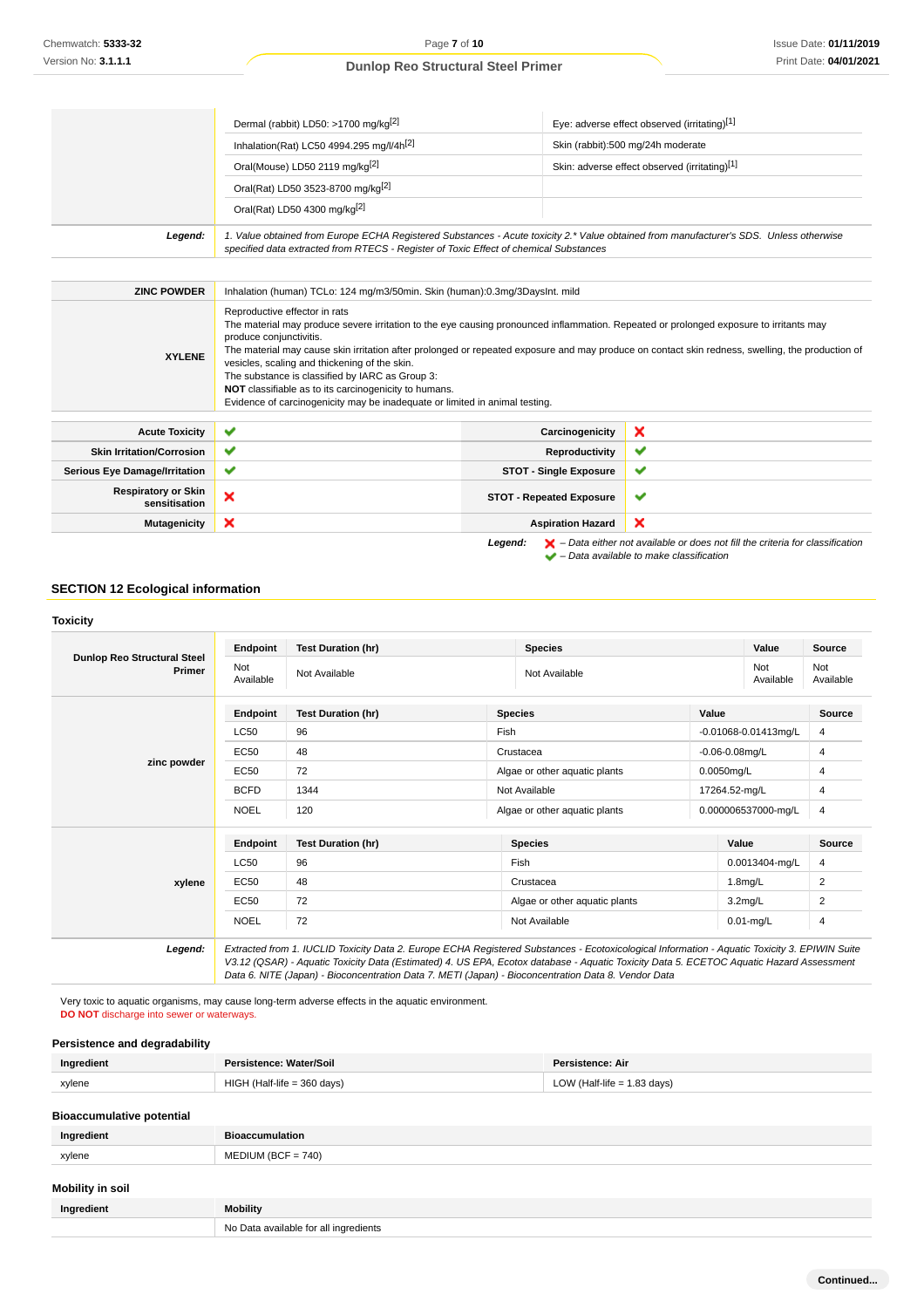## **SECTION 13 Disposal considerations**

| Waste treatment methods             |                                                                                                                                                                                                                                                                                                                                                                                                                                                                                                                                                                                                                                                                                                                                                                                                                                                                                                                                                                                                                                                                                                                                                                                                                                                                                                                                                                                                                                                                                                                                                                                                                                                                                                                                                                                                                        |
|-------------------------------------|------------------------------------------------------------------------------------------------------------------------------------------------------------------------------------------------------------------------------------------------------------------------------------------------------------------------------------------------------------------------------------------------------------------------------------------------------------------------------------------------------------------------------------------------------------------------------------------------------------------------------------------------------------------------------------------------------------------------------------------------------------------------------------------------------------------------------------------------------------------------------------------------------------------------------------------------------------------------------------------------------------------------------------------------------------------------------------------------------------------------------------------------------------------------------------------------------------------------------------------------------------------------------------------------------------------------------------------------------------------------------------------------------------------------------------------------------------------------------------------------------------------------------------------------------------------------------------------------------------------------------------------------------------------------------------------------------------------------------------------------------------------------------------------------------------------------|
| <b>Product / Packaging disposal</b> | Containers may still present a chemical hazard/ danger when empty.<br>▶ Return to supplier for reuse/ recycling if possible.<br>Otherwise:<br>If container can not be cleaned sufficiently well to ensure that residuals do not remain or if the container cannot be used to store the same<br>product, then puncture containers, to prevent re-use, and bury at an authorised landfill.<br>▶ Where possible retain label warnings and SDS and observe all notices pertaining to the product.<br>Legislation addressing waste disposal requirements may differ by country, state and/ or territory. Each user must refer to laws operating in their<br>area. In some areas, certain wastes must be tracked.<br>A Hierarchy of Controls seems to be common - the user should investigate:<br>Reduction<br>▶ Reuse<br>Recycling<br>Disposal (if all else fails)<br>This material may be recycled if unused, or if it has not been contaminated so as to make it unsuitable for its intended use.<br>DO NOT allow wash water from cleaning or process equipment to enter drains.<br>It may be necessary to collect all wash water for treatment before disposal.<br>In all cases disposal to sewer may be subject to local laws and regulations and these should be considered first.<br>▶ Where in doubt contact the responsible authority.<br>Recycle wherever possible.<br>▶ Consult manufacturer for recycling options or consult local or regional waste management authority for disposal if no suitable treatment or<br>disposal facility can be identified.<br>▶ Dispose of by: burial in a land-fill specifically licensed to accept chemical and / or pharmaceutical wastes or Incineration in a licensed<br>apparatus (after admixture with suitable combustible material).<br>Decontaminate empty containers. |

Ensure that the hazardous substance is disposed in accordance with the Hazardous Substances (Disposal) Notice 2017

## **Disposal Requirements**

Packages that have been in direct contact with the hazardous substance must be only disposed if the hazardous substance was appropriately removed and cleaned out from the package. The package must be disposed according to the manufacturer's directions taking into account the material it is made of. Packages which hazardous content have been appropriately treated and removed may be recycled.

The hazardous substance must only be disposed if it has been treated by a method that changed the characteristics or composition of the substance and it is no longer hazardous.

## **SECTION 14 Transport information**

## **Labels Required**

| <b>Marine Pollutant</b> |       |
|-------------------------|-------|
| <b>HAZCHEM</b>          | $-3Y$ |

#### **Land transport (UN)**

| <b>UN number</b>             | 1263                                                                                                                                                                                          |  |  |
|------------------------------|-----------------------------------------------------------------------------------------------------------------------------------------------------------------------------------------------|--|--|
| UN proper shipping name      | PAINT (including paint, lacquer, enamel, stain, shellac, varnish, polish, liquid filler and liquid lacquer base) or PAINT RELATED MATERIAL<br>(including paint thinning or reducing compound) |  |  |
| Transport hazard class(es)   | 3<br>Class<br>Subrisk<br>Not Applicable                                                                                                                                                       |  |  |
| Packing group                | Ш                                                                                                                                                                                             |  |  |
| <b>Environmental hazard</b>  | Environmentally hazardous                                                                                                                                                                     |  |  |
| Special precautions for user | Special provisions<br>163; 223; 367<br>5L<br>Limited quantity                                                                                                                                 |  |  |

## **Air transport (ICAO-IATA / DGR)**

| UN number                  | 1263                                                                                                                                                                                         |                           |  |
|----------------------------|----------------------------------------------------------------------------------------------------------------------------------------------------------------------------------------------|---------------------------|--|
| UN proper shipping name    | Paint (including paint, lacquer, enamel, stain, shellac, varnish, polish, liquid filler and liquid lacquer base); Paint related material (including paint<br>thinning or reducing compounds) |                           |  |
| Transport hazard class(es) | <b>ICAO/IATA Class</b><br><b>ICAO / IATA Subrisk</b><br><b>ERG Code</b>                                                                                                                      | 3<br>Not Applicable<br>3L |  |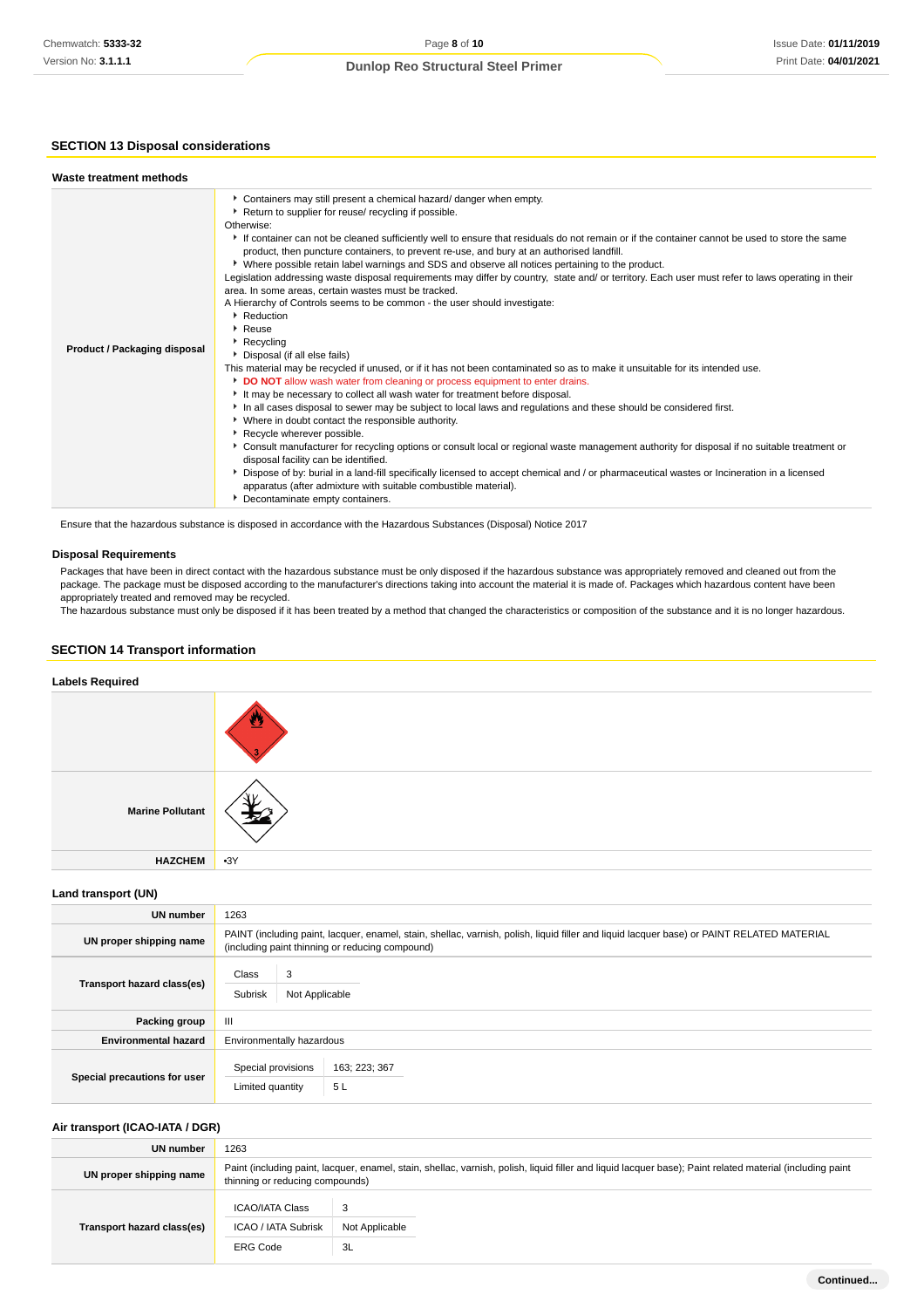| Packing group                | Ш                                                         |                 |  |
|------------------------------|-----------------------------------------------------------|-----------------|--|
| <b>Environmental hazard</b>  | Environmentally hazardous                                 |                 |  |
| Special precautions for user | Special provisions                                        | A3 A72 A192     |  |
|                              | Cargo Only Packing Instructions                           | 366             |  |
|                              | Cargo Only Maximum Qty / Pack                             | 220 L           |  |
|                              | Passenger and Cargo Packing Instructions                  | 355             |  |
|                              | Passenger and Cargo Maximum Qty / Pack                    | 60 L            |  |
|                              | Passenger and Cargo Limited Quantity Packing Instructions | Y344            |  |
|                              | Passenger and Cargo Limited Maximum Qty / Pack            | 10 <sub>L</sub> |  |

## **Sea transport (IMDG-Code / GGVSee)**

| <b>UN number</b>             | 1263                                                                                                                                                                                          |                                       |  |
|------------------------------|-----------------------------------------------------------------------------------------------------------------------------------------------------------------------------------------------|---------------------------------------|--|
| UN proper shipping name      | PAINT (including paint, lacquer, enamel, stain, shellac, varnish, polish, liquid filler and liquid lacquer base) or PAINT RELATED MATERIAL<br>(including paint thinning or reducing compound) |                                       |  |
| Transport hazard class(es)   | <b>IMDG Class</b><br><b>IMDG Subrisk</b>                                                                                                                                                      | 3<br>Not Applicable                   |  |
| Packing group                | Ш                                                                                                                                                                                             |                                       |  |
| <b>Environmental hazard</b>  | <b>Marine Pollutant</b>                                                                                                                                                                       |                                       |  |
| Special precautions for user | <b>EMS Number</b><br>Special provisions<br><b>Limited Quantities</b>                                                                                                                          | $F-E$ , S-E<br>163 223 367 955<br>5 L |  |

**Transport in bulk according to Annex II of MARPOL and the IBC code**

Not Applicable

## **SECTION 15 Regulatory information**

## **Safety, health and environmental regulations / legislation specific for the substance or mixture**

This substance is to be managed using the conditions specified in an applicable Group Standard

| <b>HSR Number</b>                                       | <b>Group Standard</b>                                                                                             |
|---------------------------------------------------------|-------------------------------------------------------------------------------------------------------------------|
| HSR002548                                               | Corrosion Inhibitors (Flammable) Group Standard 2017                                                              |
| zinc powder is found on the following regulatory lists  |                                                                                                                   |
| New Zealand Approved Hazardous Substances with controls |                                                                                                                   |
|                                                         | New Zealand Hazardous Substances and New Organisms (HSNO) Act - Classification of Chemicals                       |
|                                                         | New Zealand Hazardous Substances and New Organisms (HSNO) Act - Classification of Chemicals - Classification Data |
| New Zealand Inventory of Chemicals (NZIoC)              |                                                                                                                   |
| New Zealand Workplace Exposure Standards (WES)          |                                                                                                                   |
| xylene is found on the following regulatory lists       |                                                                                                                   |
|                                                         | International Agency for Research on Cancer (IARC) - Agents Classified by the IARC Monographs                     |
| New Zealand Approved Hazardous Substances with controls |                                                                                                                   |
|                                                         | New Zealand Hazardous Substances and New Organisms (HSNO) Act - Classification of Chemicals                       |
|                                                         | New Zealand Hazardous Substances and New Organisms (HSNO) Act - Classification of Chemicals - Classification Data |
| New Zealand Inventory of Chemicals (NZIoC)              |                                                                                                                   |

New Zealand Workplace Exposure Standards (WES)

## **Hazardous Substance Location**

Subject to the Health and Safety at Work (Hazardous Substances) Regulations 2017.

| <b>Hazard Class</b> | <b>Quantity (Closed Containers)</b>           | <b>Quantity (Open Containers)</b> |
|---------------------|-----------------------------------------------|-----------------------------------|
| 3.1C                | 500 L in containers more than 5 L             | 250 L                             |
| 3.1C                | 1 500 L in containers up to and including 5 L | 250 L                             |

## **Certified Handler**

Subject to Part 4 of the Health and Safety at Work (Hazardous Substances) Regulations 2017.

| <b>Class of substance</b> | ิ<br>Quantities |
|---------------------------|-----------------|
| Not Applicable            | Not Applicable  |

Refer Group Standards for further information

## **Maximum quantities of certain hazardous substances permitted on passenger service vehicles**

Subject to Regulation 13.14 of the Health and Safety at Work (Hazardous Substances) Regulations 2017.